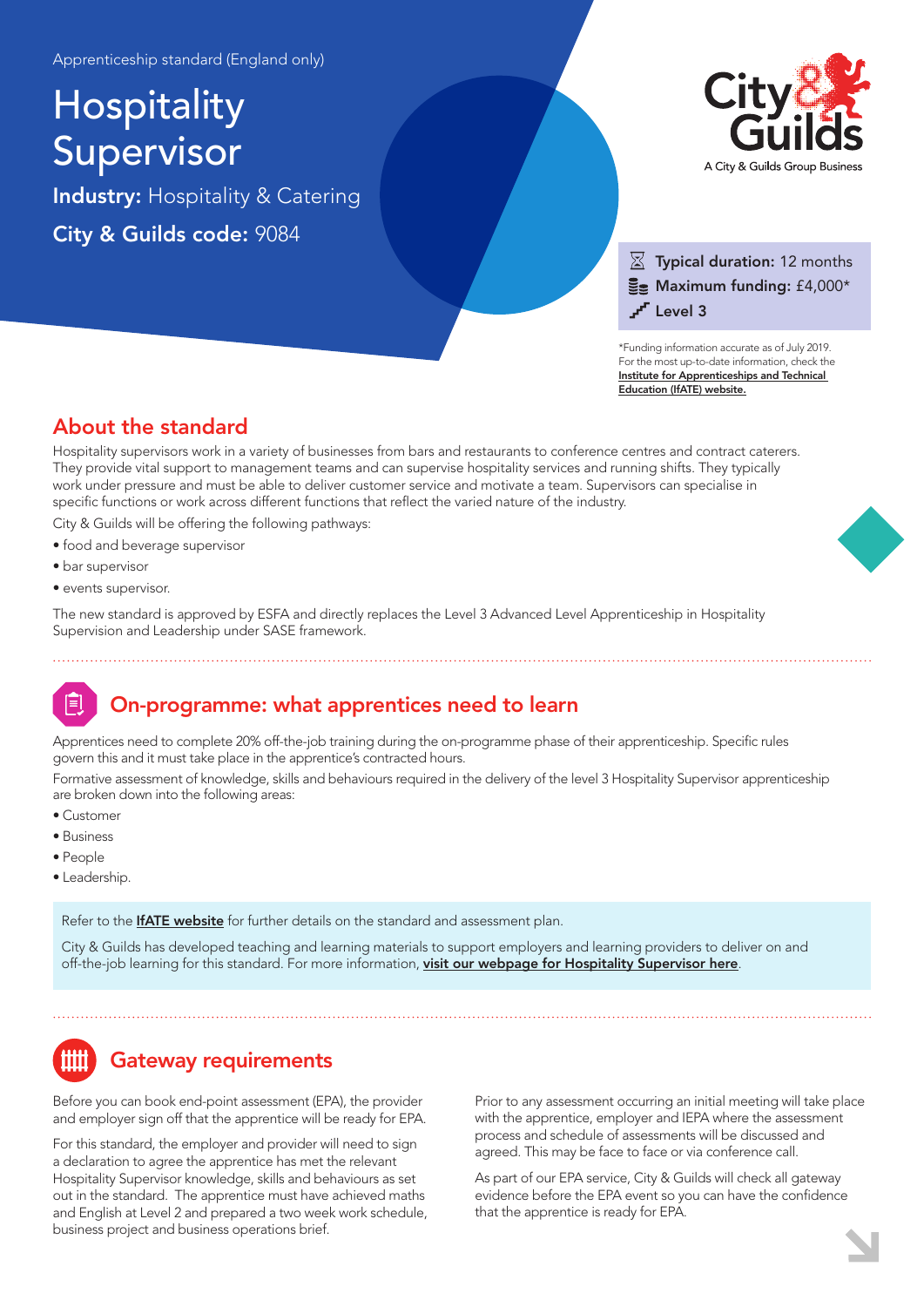

# EPA: how apprentices demonstrate their learning

As defined in the assessment plan, the assessment events for this standard are:





#### Synoptic knowledge test

Two-hour multiple choice test via e-volve, our platform for online testing. Graded distinction, pass or fail.



Practical observation Four-hour practical workplace observation. Graded distinction, pass or fail. The IEPA will assess the apprentice in the workplace.



Business project

A project looking at an idea/opportunity to make improvements to the business. It will require a research phase and will be included in the professional discussion as a separate presentation. Graded distinction, pass or fail.



#### Professional discussion

One and a half hours, graded distinction, pass or fail. Face to face or via our online video conference platform.

City & Guilds will allocate a skilled and experienced professional to assess the apprentice objectively against the standard. All assessments are standardised and quality assured.

To help you prepare apprentices and ensure they feel ready for assessment, we have created a suite of preparation resources, including:

- EPA pack: Details behind the standard and assessment plan, guidance on EPA tasks and grading, procedures for re-sits, timelines, venue and resource requirements for EPA. It is important that you are familiar with this information
- EPA exemplar materials: Available for tutors, providing real assessment examples for each assessment type, such as transcripts and examples of good practice
- **EPA preparation tool:** Personalised login for each apprentice with useful learning resources relevant to the assessment skills required for their standard, ensuring they feel ready for their EPA experience
- recording forms: Supporting you to complete key stages of EPA readiness, we have prepared forms to give you peace of mind and confidence that everything is covered
- LIEPA report: A report produced by our lead independent end-point assessor (LIEPA) with insight into the EPA results for this standard and findings across all centres. These reports can help you refine your delivery to improve success rates
- our dedicated EPA customer success team will be on hand to support you through your EPA journey.

# Apprenticeship certification

As well as receiving their IfATE apprenticeship certificate, the apprentice will receive a City & Guilds statement of achievement for EPA.

# Why choose City & Guilds?

Personal support: Our dedicated EPA customer success team, Technical Advisors, Business Managers and Customer Service teams are on hand to help you throughout your apprenticeship journey.

Teaching tools and resources: All of our resources are mapped comprehensively to the standard and designed to draw out the skills, knowledge and behaviour apprentices need so they are confident for assessment and you know that everything is covered.

EPA support resources: Our specially created EPA resources will help you to prepare apprentices and ensure a smooth booking process.

**EPA delivery:** We are growing our EPA service, using new technologies to enhance the delivery and management of EPA.

Pricing that works for you: When you choose us for EPA, you pay a small registration fee and the balance once the EPA has taken place and results submitted.

Events and webinars: We deliver a range of events and webinars run by industry specialists to advise and guide you.

Progression: The journey never stops and we're committed to helping learners progress into a job, develop on the job and move into the next job. Visit our website cityandguilds.com for our wider offering in this sector and information about leadership and management apprenticeships.